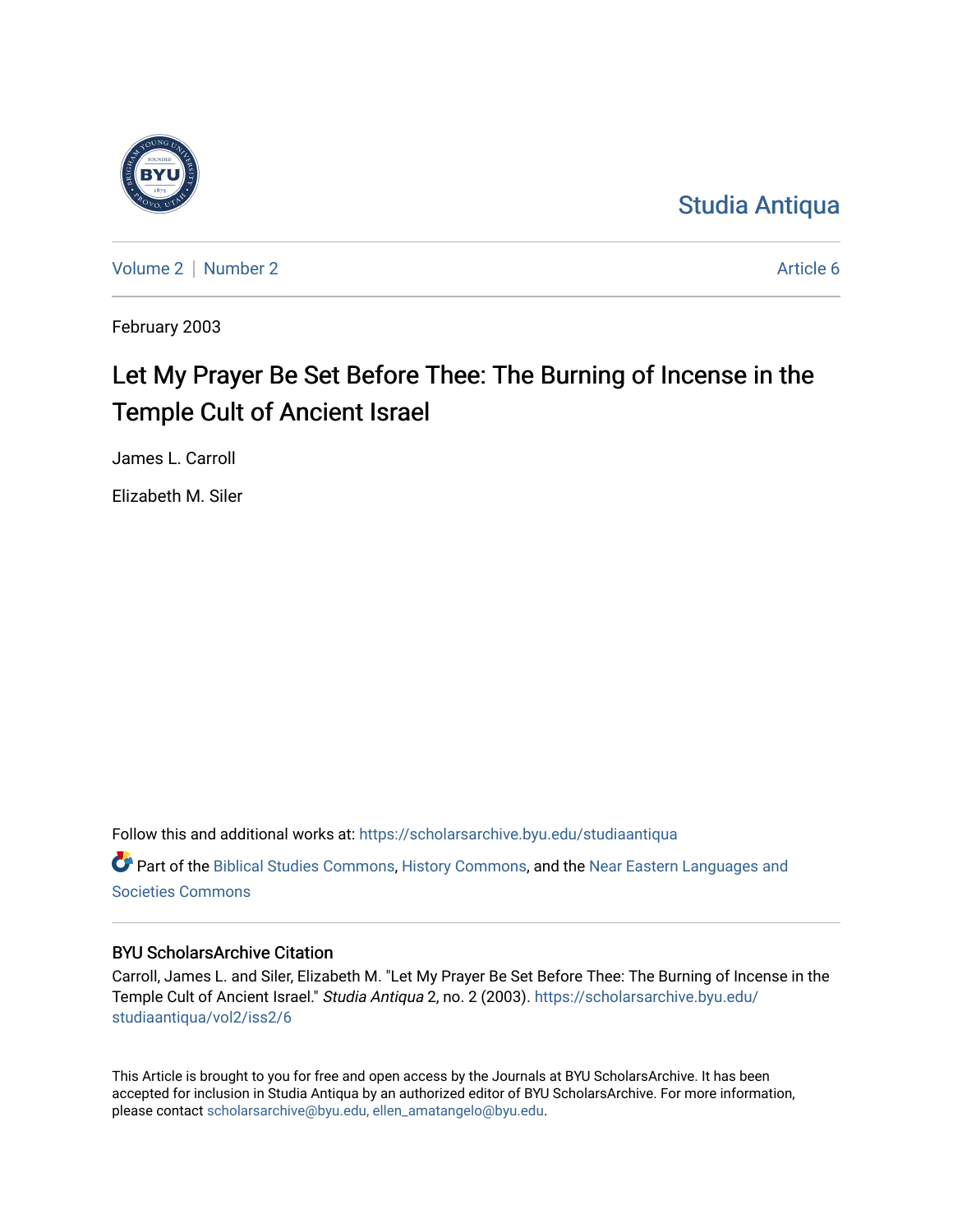## **Let My Prayer Be Set Before Thee:** The Burning of Incense in the Temple Cult of Ancient Israel

*James L. Carroll Elizabeth M. Siler*

*This survey paper discusses the burning of incense in its relation to the temple cult of Ancient Israel. The burning of incense is studied in its context of the religions surrounding Israel, and the ingredients in Exodus 30 are considered. Various rabbinic commentaries are also surveyed, and a Latter-day Saint interpretation is given for this ancient Israelite temple ritual.*

Much work has been done on the details and meaning of the temple cult in ancient Israel in academic and religious research. Unfortunately the burning of incense has not been treated as thoroughly as most of the other elements of the temple rites.<sup>1</sup> This is surprising given that the burning of incense played such a central role in the worship of the various religious groups surrounding

JAMES L. CARROLL *is a masters student in computer science at Brigham Young University. He received a B.S. from BYU in computer science with a minor in Ancient Near Eastern Studies in* 2002*.*

Elizabeth M. Siler *is a senior double majoring in Linguistics and Ancient Near Eastern Studies. She will graduate in* 2004 *and hopes to pursue graduate work in Near Eastern Linguistics and the Christianity of classical Armenia.*

<sup>&</sup>lt;sup>1</sup> The following works treat the temple cult in general, but only treat the burning of incense superficially: *Temples of the Ancient World,* ed. Donald W. Parry (Salt Lake City: Deseret Book, 1994); *The Temple in Time and Eternity,*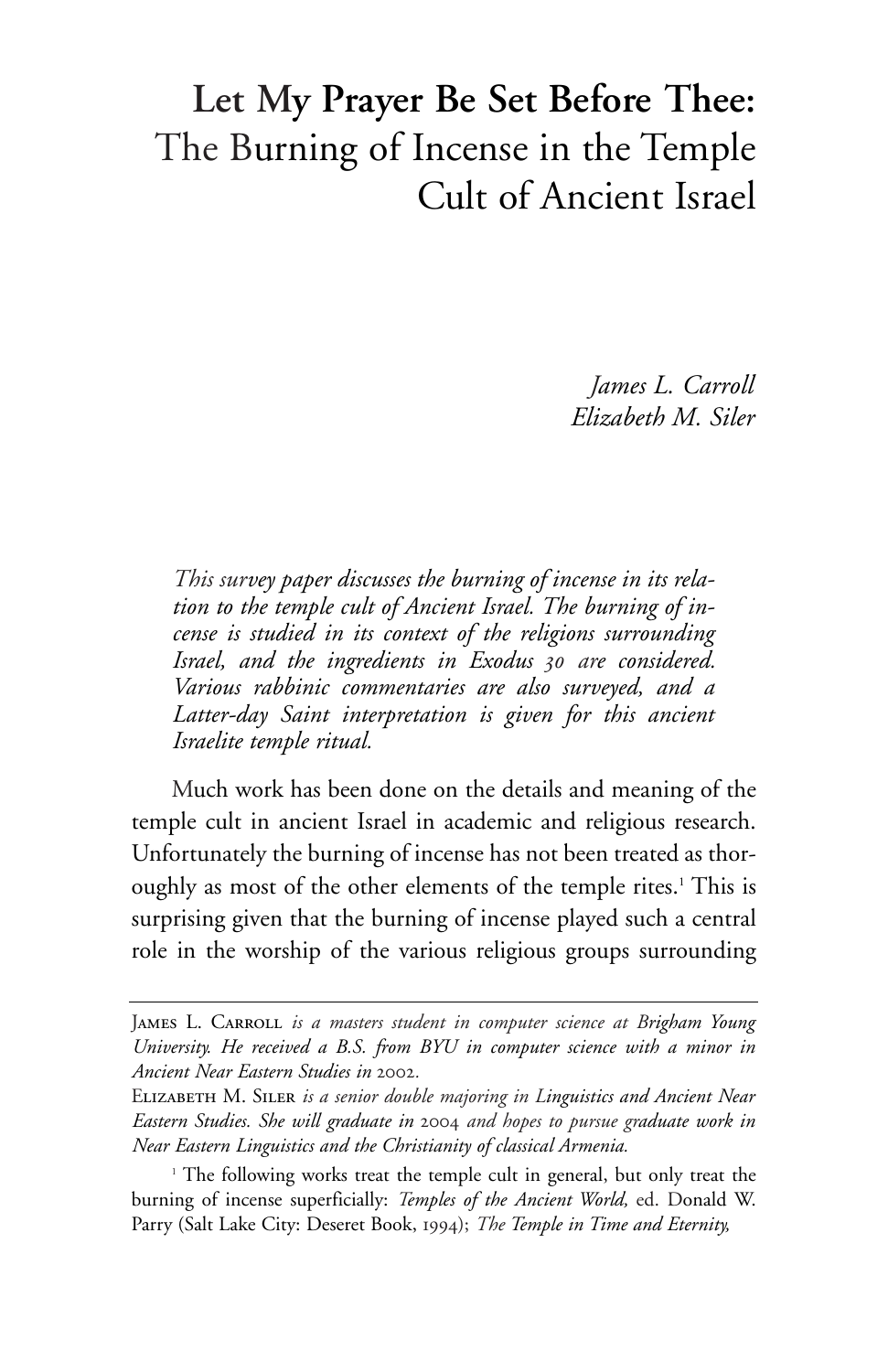Israel.2 We will first attempt to situate the cultic use of incense in Israel within the religious practices of the day. We will then discuss the composition of Israel's sacred incense and its use in their religious rites. Finally we will discuss some possible LDS interpretations of this religious act. A book would be necessary in order to adequately cover any of these topics, however, we hope to provide a survey of these interesting subjects to facilitate a more thorough investigation in the future.

## **Incense in the Ancient Near East**

The offering of sacrifice and the burning of incense are the two most attested forms of worship in the ancient Near East. Evidence for the use of incense can be found in Arabia, Syria, Mesopotamia, Israel, and Egypt. In ancient Egypt the evidence for this is especially abundant. Multiple depictions of the burning of incense can be found on most Egyptian temples and tombs.<sup>3</sup> Evidence of the ancient use of incense extends far from the center of our current study into such distant areas as China and Mesoamerica. Thus, the burning of incense was both common and nearly universal in the ancient world.

ed. Donald W. Parry and Stephen D. Ricks (Provo: The Foundation for Ancient Research and Mormon Studies, 1999); William Brown, *The Tabernacle and its Priests and Services, Described and Considered in Relation to Christ and the Church* (Edinburgh: Oliphant, Anderson & Ferrier, 1899; reprint, Peabody, MA: Hendrickson, 1996); Alfred Edersheim, *The Temple: Its Ministry and Services, Updated Edition* (Peabody, MA: Hendrickson, 1994); Richard N. Holzapfel and David R. Seely, *My Father's House* (Salt Lake City: Bookcraft). Kjeld P. Nielsen, *Incense in Ancient Israel* (Leiden: E. J. Brill, 1986) is one exception.

<sup>2</sup> See 1 Kings 11:8, 22:43 (for additional references see footnote 9).

<sup>3</sup> See Richard H. Wilkinson, *The Complete Temples of Ancient Egypt* (New York: Thames & Hudson, 2000). pp. 29, 191, 205, and 211 for examples of incense depictions in temples. See also *Valley of the Kings,* ed. Kent R. Weeks (Italy: Friedman/Fairfax, 2001), 232–233, 236, 244–245, 314 for similar depictions in tombs.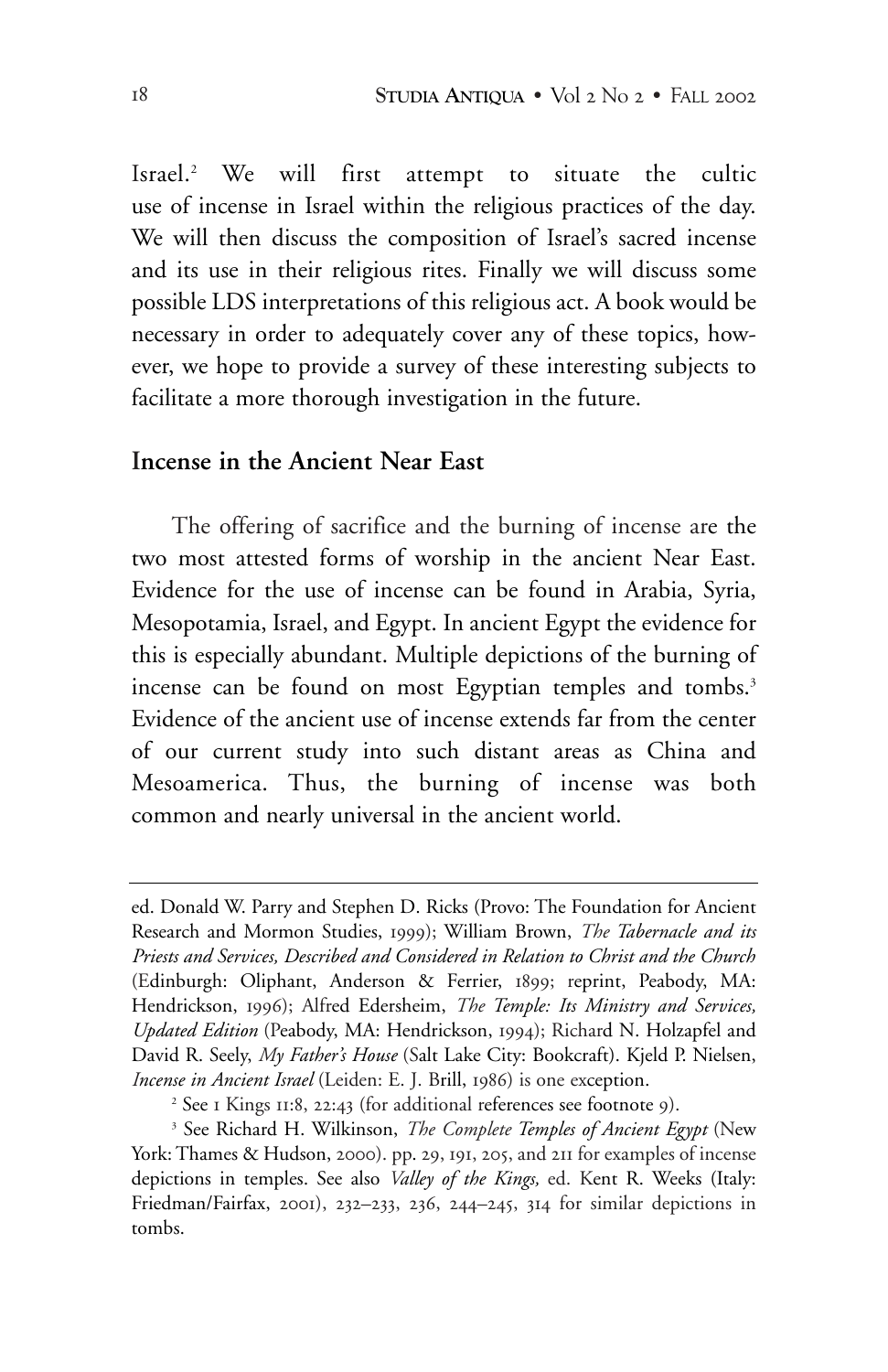Incense was used in secular settings to combat normal, everyday odors. As one researcher has pointed out, the cultures that used incense the most "[were] all situated in warm climates, which cause[d] odors from sweat and putrefaction to develop fast. There is no doubt that the use of incense materials [was] furthered in an attempt to do away with such unpleasant smells."4 Thus, it would not be surprising if the use of incense to alleviate unpleasant odors in everyday life migrated into religious life. This is especially likely in light of the prevalent practice of offering animal sacrifices at cultic centers. This practice undoubtedly increased the foul odors surrounding the cultic center where the animals were slaughtered, and thus increased the need for some form of aromata.

From its more practical uses, incense gained abstract significance once it entered the temple cults. For example, to the Egyptians incense had a purifying power, cleansing the air both literally and ritually.<sup>5</sup> The Egyptians also considered the smoke of the incense as a stairway connecting the earthly abode with that of the heavenly. Thus, to the Egyptian, incense provided both a means of ascent and communication.<sup>6</sup>

The use of incense was also common throughout the Arabian Peninsula. Although there are no ritual texts from Arabia to explain the details of their use of incense, several altars have been found in Arabia with the names of various aromata inscribed upon them.7 Furthermore, incense was commonly imported from Arabia into Egypt, Mesopotamia, and Palestine.

<sup>4</sup> Nielsen, 1.

<sup>5</sup> As an example see *The Book of the Dead,* ch.133 "There shall be made a sky with stars purified with natron and incense." Faulkner, "The Ancient Egyptian Book of the Dead" (Austin, Texas: University of Texas Press, 1985), 122.

<sup>6</sup> Nielsen, 9–10. In later Christianity this thought was assimilated and incense was used in funerary settings, where the ascending smoke represented the ascension of the deceased. Udo Becker, *The Continuum Encyclopedia of Symbols* (New York: Continuum International, 2000), 156.

<sup>7</sup> Nielsen, 17–19.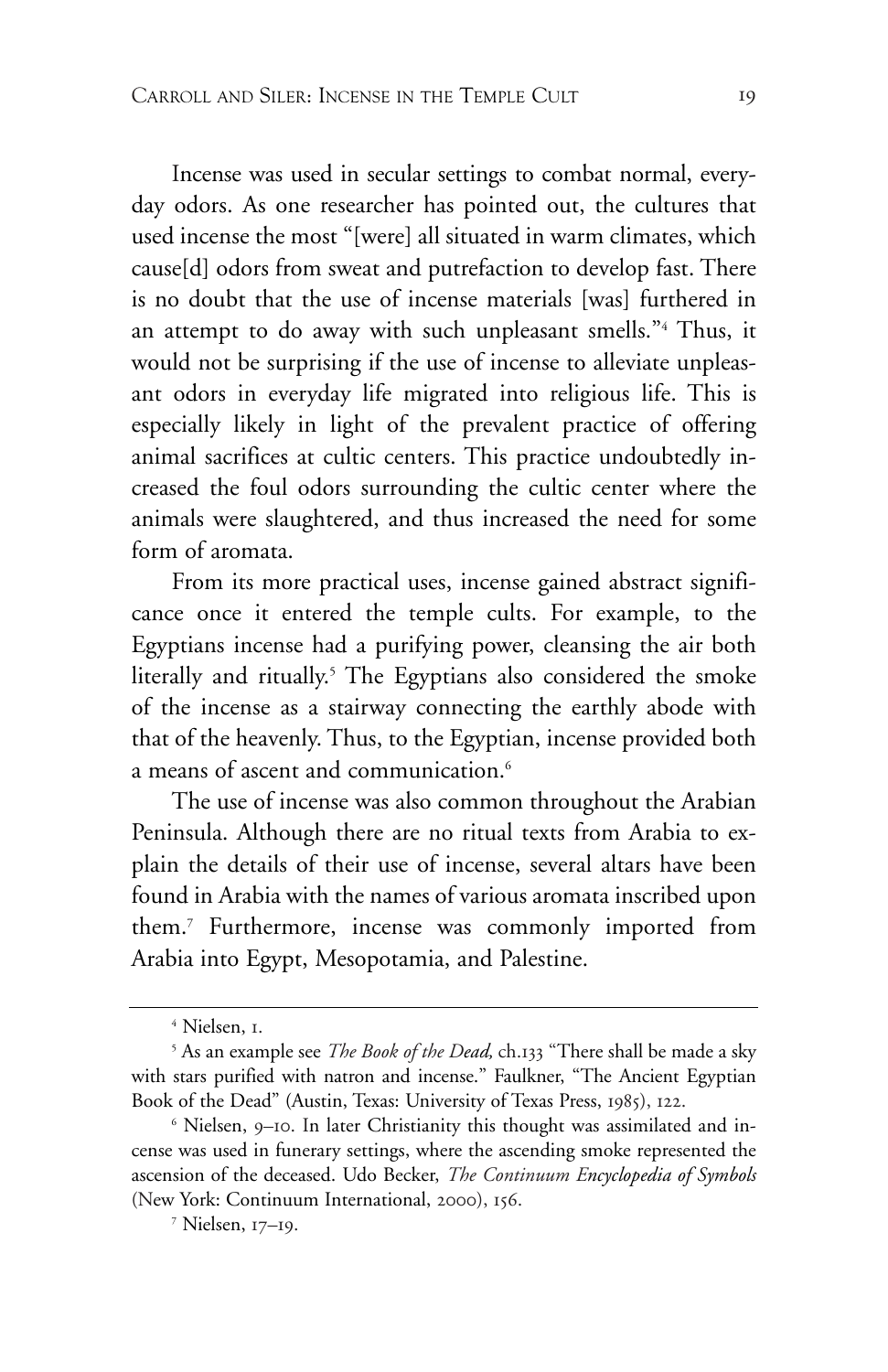Incense was also common in ancient Canaan. The biblical text is replete with descriptions of the use of incense by the Canaanites and the Israelites who were swayed by Canaanite religious practices. The Bible describes the burning of incense by the Canaanites both upon sacred "high places" and in sacred "groves."8 Also, many small horned altars have been found in Palestine. These smaller altars were most likely used for the burning of incense.

## **Incense in Ancient Israel**

The ancient Israelites came from the land of Egypt, where the burning of incense was central to religious worship, into the land of Palestine, where its use is well attested. The Israelites were situated very near the Arabian Peninsula from which they could easily import large amounts of incense. Thus, the Israelites would have had easy access to incense, and they would have been well acquainted with the use of incense in religious worship. It is therefore understandable that the offering of incense was one of the required sacrifices under the Law of Moses.

Given the painstaking detail in the Pentateuch concerning the various sacrifices offered at the tabernacle, it is little wonder that the composition of the incense to be burned in the tabernacle is strictly prescribed in the Pentateuch. Exodus 30:34–38 states:

And the LORD said unto Moses, Take unto thee sweet spices, stacte, and onycha, and galbanum; these sweet spices with pure frankincense: of each shall there be a like weight, and thou shalt make it a perfume, a confection after the art of the apothecary, tempered together, pure and holy. And thou shalt beat some of it very small, and put of it before the testimony in the tabernacle of the congregation, where I will meet with thee: it shall be unto you most holy. And as for the perfume which thou shalt

<sup>8</sup> 2 Kings 12:3; 14:4, 23; 15:4, 35; 16:4; 17:11; 18:4; 22:17; 23:5, 8; 2 Chronicles 25:14; 28:3–4; Isaiah 65:3, 7; Jeremiah 19:4.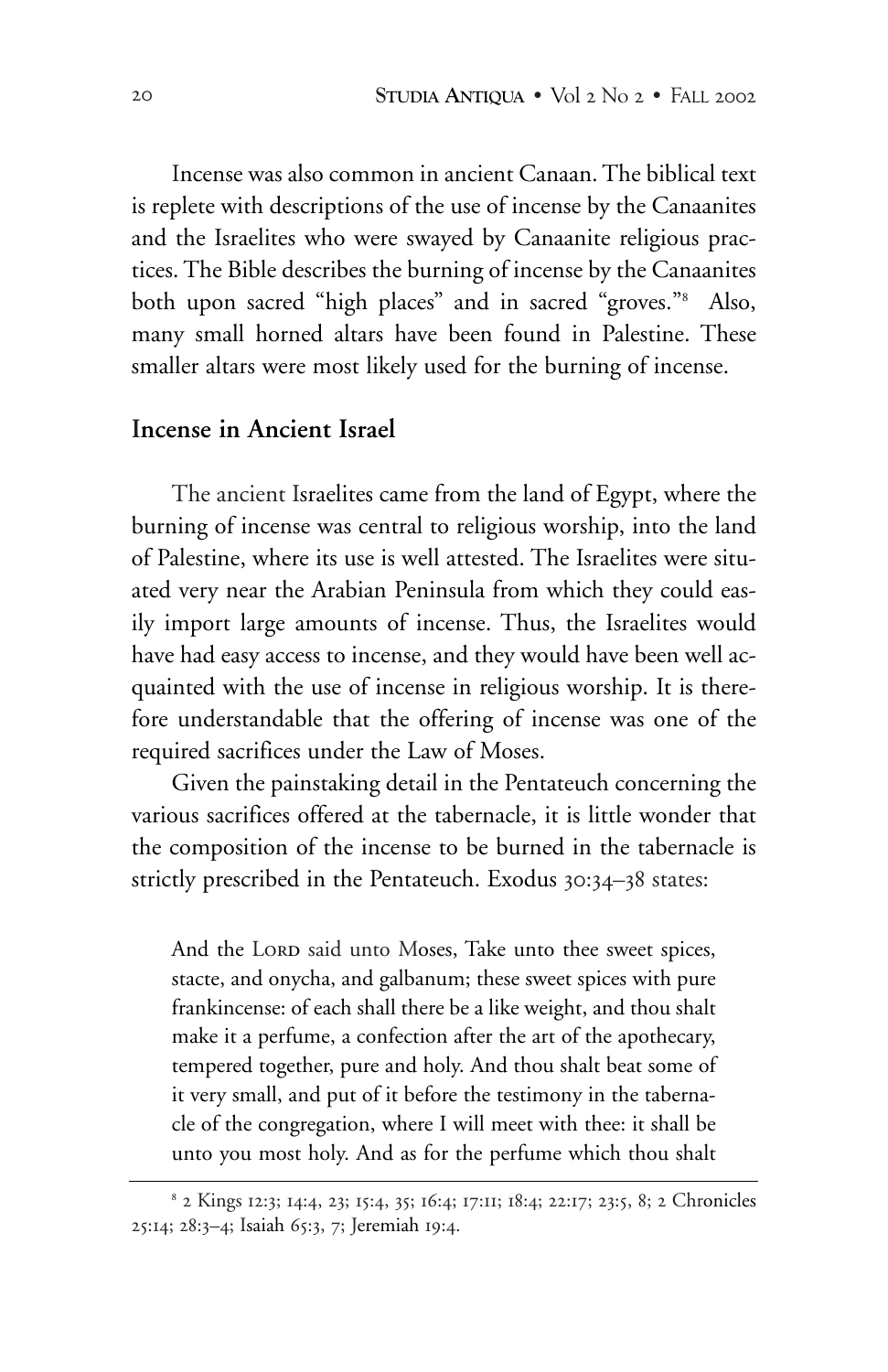#### מזבח הקטרת **The Altar of Incense**



#### קרנת המזבח

Horns of the Altar. Though no explanation is given in scripture, the four horns probably represent the four corners of the world.

#### $T$ זר זהב

Crown of Gold. This molding appears on many of the stone and pottery altars. The modern Hebrew term evokes a wreath of flowers. We have used a typical Phoenician hanging lotus pattern which they adapted from an Egyptian motif.

make, ye shall not make to yourselves according to the composition thereof: it shall be unto thee holy for the LORD. Whosoever shall make like unto that, to smell thereto, shall even be cut off from his people.

This passage gives very specific instructions on what ingredients are to be used in the cultic incense, how it is to be mixed, and a proscription against using incense composed of these materials for unholy purposes. Given these simple instructions it should be easy to reproduce the cultic incense of ancient Israel. Unfortunately, this is not the case. Although we have the names of the substances preserved in our records, the actual knowledge of what these ingredients are has been lost. Many different—and often contradictory—hypotheses have been set forth as to the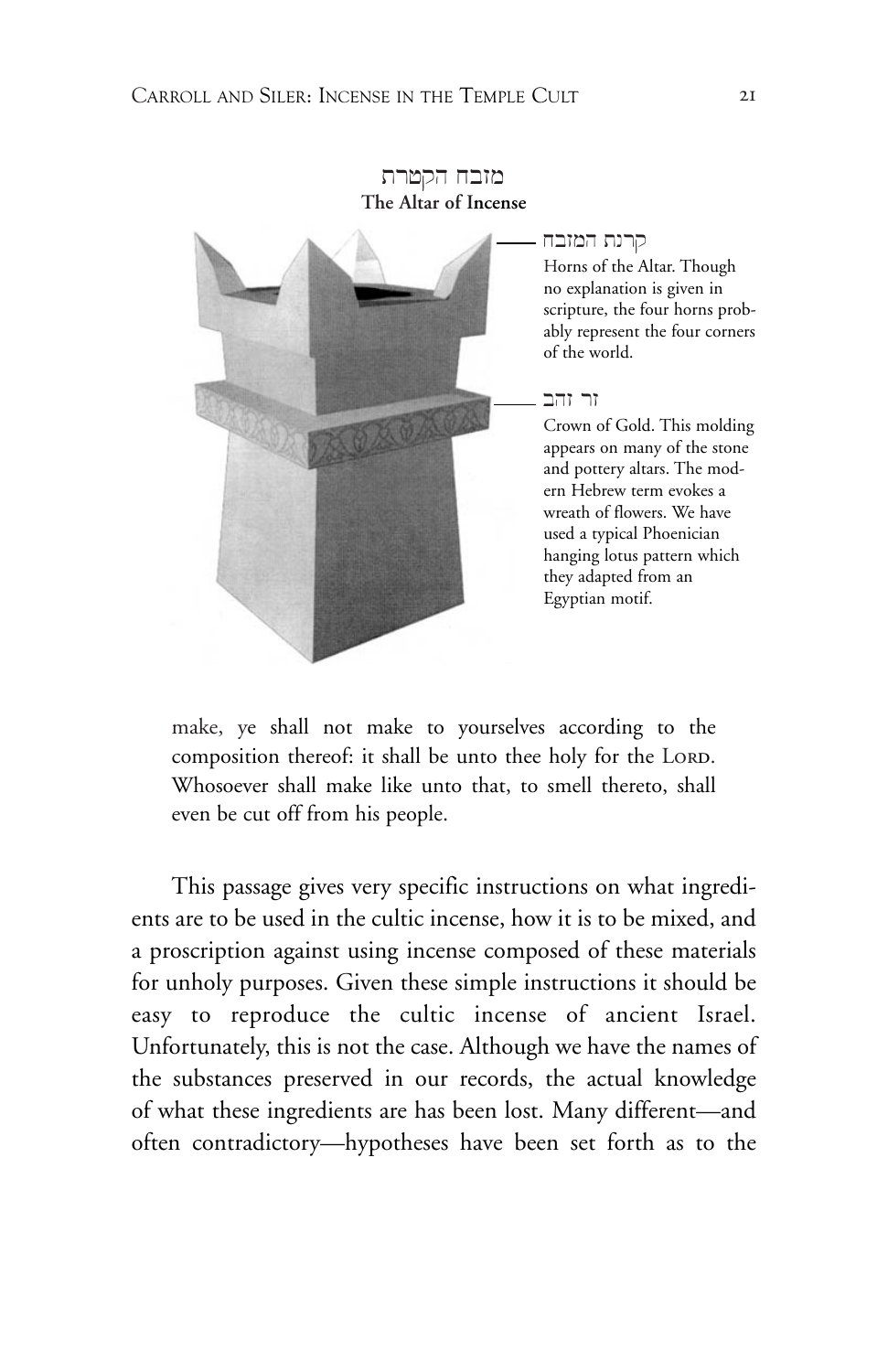identity of the ingredients of the cultic incense. Unfortunately, there has been very little research comparing the strengths and weakness of the various hypotheses.

The Bible describes the burning of incense as a type of sacrifice. The offerings of blood sacrifice, and apparently the burning of incense as well, were done away with at the death of Christ (3 Ne. 9:19). However, Joseph Smith, the first Latter-day Saint prophet, taught that the offering of sacrifice would return before or at the second coming.<sup>9</sup> It may be that the burning of incense will be restored as part of the law of sacrifice. We feel that this possibility makes the discovery of the composition of the Israelite's temple incense a valuable contribution. The following sections will attempt to summarize the various theories as to the identities of the ingredients of the temple incense.

*Stacte.* Stacte, the first of the four ingredients mentioned by name, is the usual English translation of נמף in the Hebrew Masoretic text. The Hebrew root נמף means "to drip," an accurate description of how gum resins are formed. The only other place in the Bible where the Hebrew word is used is Job 36:27, describing drops of water.

In the Septuagint,  $\Box$ is translated as στακτη, which is where our English word comes from, and, like the Hebrew P+n*,* means "to drip." There is sufficient evidence that the Greek στακτη was a form of myrrh.10 The Septuagint's translation was most likely in error because it seems unlikely that P+n is a form of myrrh, which would usually have been rendered " $\Box$ , which is the extremely common form for myrrh. This form for myrrh was used earlier in the same chapter in reference to the anointing oil. If  $\Box$ is not myrrh it seems that its translation in the Septuagint as στακτη was made simply because both  $\Box$ and στακτη mean "to

<sup>9</sup> Joseph Fielding Smith, ed., *Teachings of the Prophet Joseph Smith* (Salt Lake City: Deseret Book, 1972), 172–173.

<sup>&</sup>lt;sup>10</sup> Nielsen, 61, 63.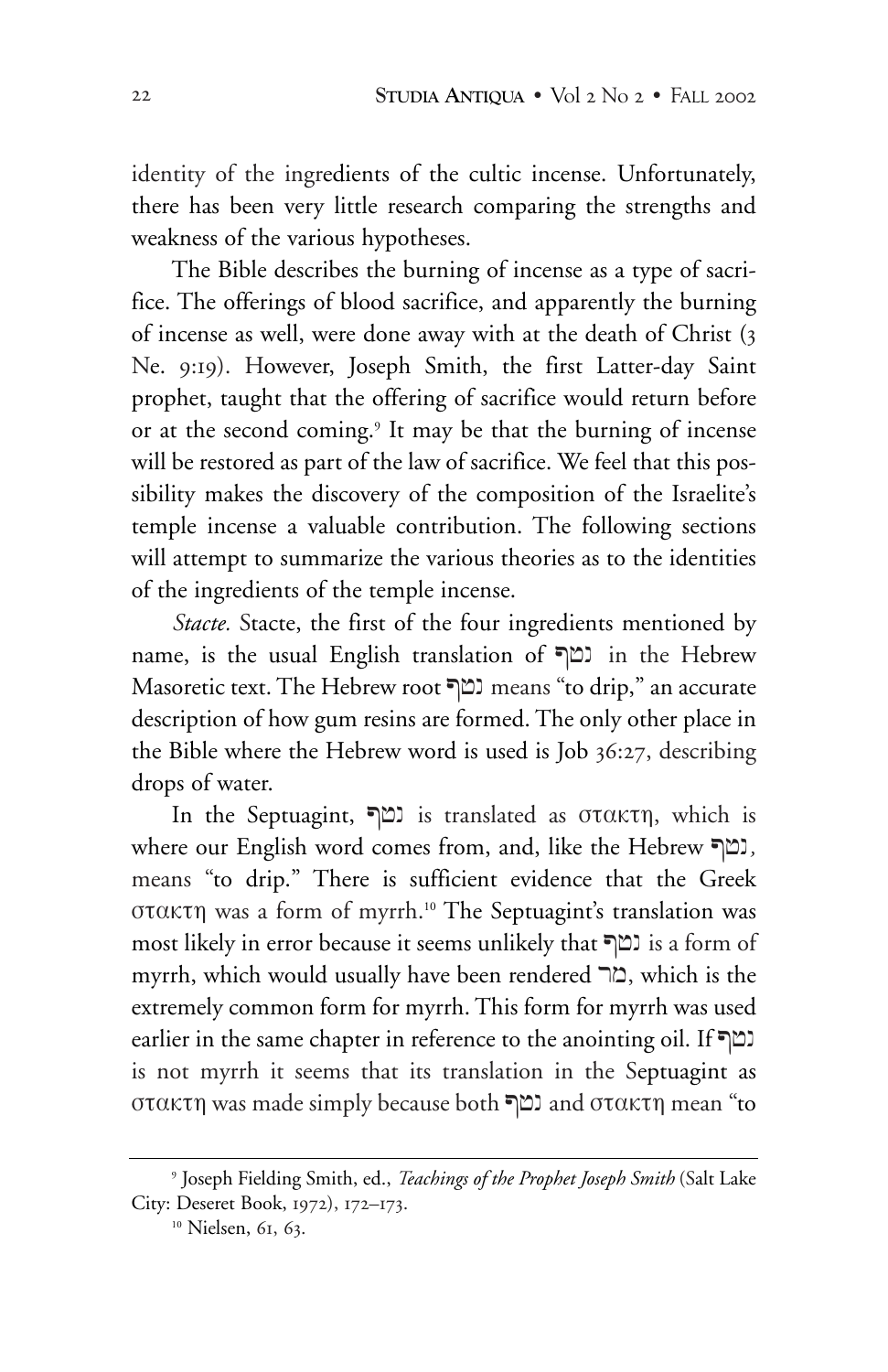drip." Therefore our English translation of P+n as *stacte* in the King James Version is unfortunate, because it stems from the Greek mistranslation.

By the time the Talmud was written, the Hebrew  $\sum$ אבר $\epsilon$  had replaced the word P+n for this spice, as can be seen in the Talmudic list of the ingredients of the sacred incense.<sup>11</sup> צר" is a word that occurs elsewhere in the Bible. It is mentioned with spices that were carried by Ishmaelite traders in Genesis 37:25, and then in Genesis 43:11 as a gift from Jacob in the land of Canaan to Joseph in the land of Egypt. Later in Jeremiah, it is translated into English as "balm" and seems to hold some medicinal qualities. In every instance where the word "בר is used, it is translated into the Septuagint as ρητινης*.* Although there are other possibilities for צרי, it can be most likely identified with one of the storax trees<sup>12</sup> or with the balsam tree.<sup>13</sup> Balsam, according to Josephus, grew in Palestine<sup>14</sup> and thus seems to fit the requirement put forth in Genesis 43:11 that it be native to Palestine. However, since balsam seems to be more directly related to M#b, *bosem,* the storax tree seems more likely. Our word storax may even come from the Hebrew "בר.

The Talmud states that <sup>[1]</sup> comes from a tree.<sup>15</sup> Because of this description and the Talmudic association of *ברי* with  $\cdot$ ר some commentators believe that P+n also comes from the storax or balsam tree. However, some commentators believe that P+n is of the *Cistus genus*, a type of flower.<sup>16</sup> This is most likely incorrect

<sup>&</sup>lt;sup>11</sup> Nielsen, 62.

<sup>12</sup> Ibid.

<sup>13</sup> United Bible Societies, Committee on Translations *Fauna and Flora of the Bible* (London: United Bible Societies, 1972), 178.

<sup>14</sup> Josephus, *Antiquities of the Jews,* IV, V, 2.

<sup>15</sup> Jacob Neusner, trans., *Tractate Keritot* (Atlanta: Scholars Press, 1991), 1.6.7.

<sup>16</sup> *Fauna*, 178.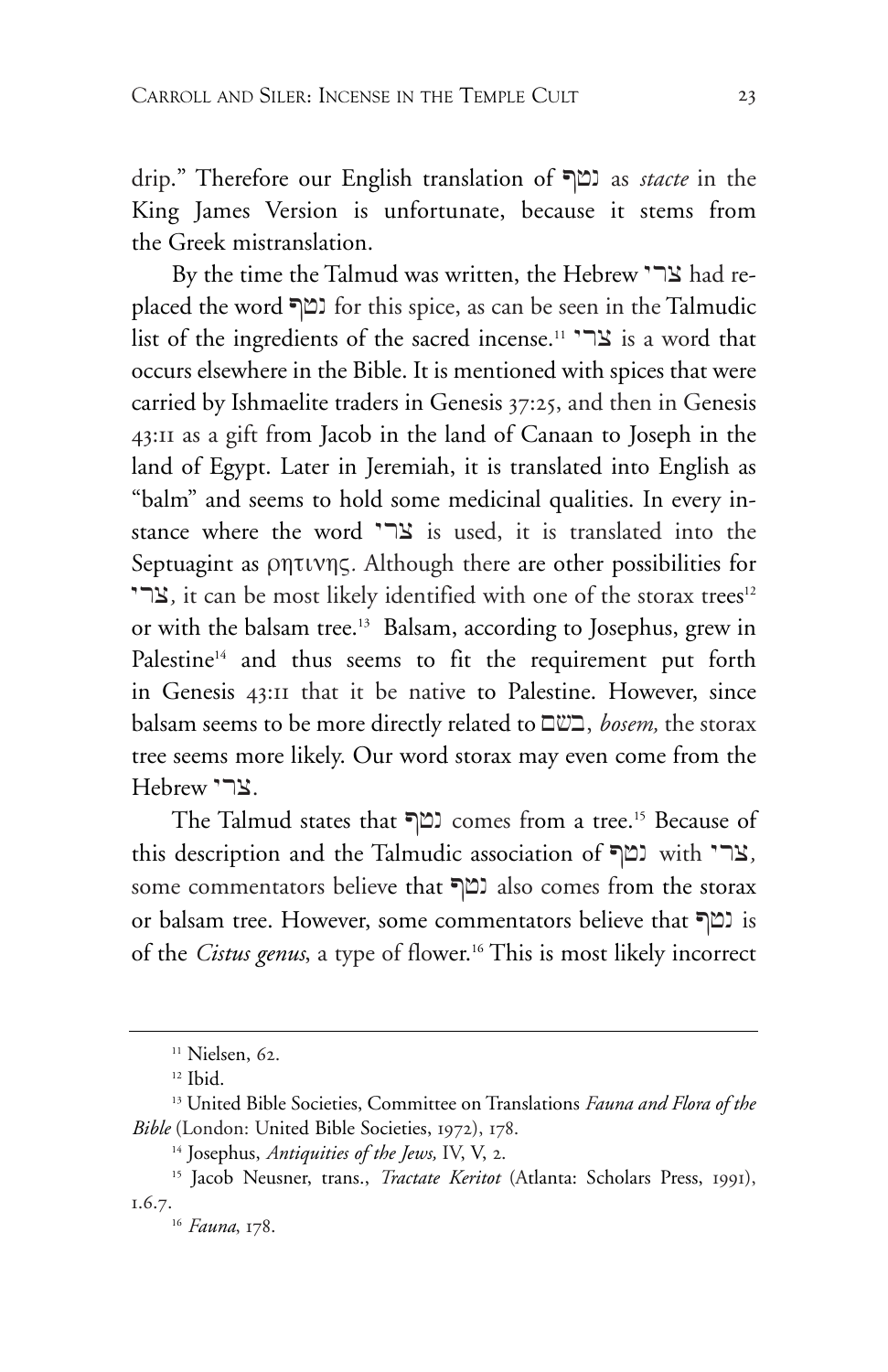because the rabbis were clear that this ingredient came from some sort of a tree. Furthermore the ingredient was most likely formed from dripping sap because of its name, a process not usually associated with the aroma of flowers.

In conclusion, P+n was not of the *Cistus* genus because it must have been a tree. שמף was also not simply myrrh because the Hebrew word בור would have been the more logical choice to describe myrrh. P+n most likely either came from the balsam tree, or one of the many types of storax trees.

*Onycha.* The Hebrew and Greek words for *onycha* betray its mystery. The Hebrew שחלת, comes from a root meaning "to roar." The Greek translation ονυξ means "fingernail" or "claw." The Talmud, whose Hebrew is of a later date than the Bible, refers to the substance as צפרן which also means "fingernail."<sup>17</sup> The  $\mathbf{w}$ word שחלת also seems to be related to שחל , a type of cress. The term cress refers to a large variety of plants including the more common "water cress."

Another possibility comes from the *Encyclopedia Judaica,* which defines  $\frac{1}{2}$  $\frac{1}{w}$  as the shell of an aromatic mussel that lives in the Red Sea.18 Cansdale supports this idea, indicating that the operculum of a species of strombus was the ingredient for the incense.19 He also states that opercula were used for incense "until the end of the last century." Henk K. Mienis of the National Mollusk Collection at Hebrew University also believes that שחלת came from a mollusk and notes that burning opercula was a home-made remedy even as late as the middle of the twentieth century.<sup>20</sup>

<sup>&</sup>lt;sup>17</sup> Nielsen, 65.

<sup>&</sup>lt;sup>18</sup> *Encyclopedia Judaica* (New York: Macmillan, 1971–72), s.v. "onycha."

<sup>19</sup> George Cansdale, *All the Animals of the Bible Lands* (Grand Rapids: Zondervan, 1970), 232.

<sup>&</sup>lt;sup>20</sup> Henk K. Mienis, "Human uses of opercula," <http://manandmollusc.net/operculum\_paul.html> (15 September 2002).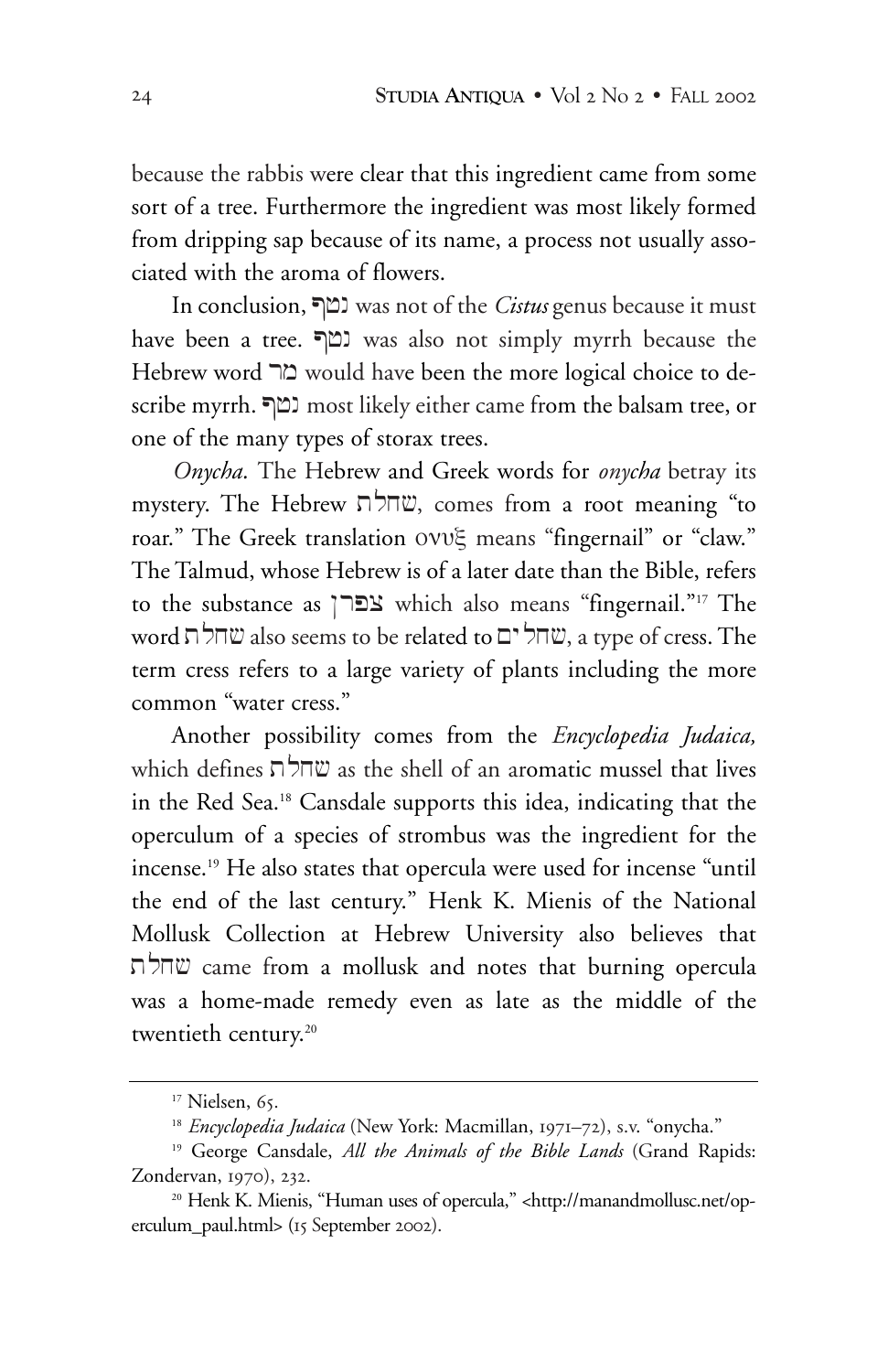However, an Ugaritic text lists the substance among types of vegetables, implying that  $\pi$  is also a vegetable and therefore not from a mussel.21 The Talmud specifically states that although נשחלת is not from a tree, it does grow from the ground.<sup>22</sup> To further complicate things, around the eleventh century, the Jewish commentator Rashi said that  $\nabla \times$  was "an aromatic root that is smooth and shiny like a fingernail."23

According to Winifred Walker's *All the Plants of the Bible,* tlx# is a form of rock rose, *Cistus ladaniferus,* and produces a resin called labdanum. The bush is described as having petals with markings like fingernails, thus its connection with the Greek ονυξ*.* <sup>24</sup> Labdanum is defined as any resin that comes from a Cistus plant.<sup>25</sup>

הלת is the most difficult ingredient to identify. Given its linguistic background and Talmudic interpretations it seems more likely to be a plant than an animal, and thus not the shell of any mussel. שחלה seems either to come from an unknown cress, an unknown white root, or a plant from the *Cistus* genus.

*Galbanum.* Galbanum (π) (π), ξαλβανη, the third ingredient for the incense, is one of the easiest to identify. The Greek is simply a borrowing of the Hebrew word, so there is no chance of error in translation from Hebrew to Greek. The Hebrew root for this word,  $\exists$ ר'ת, means "milk," suggesting that the plant resembles milk in some way.

<sup>&</sup>lt;sup>21</sup> Nielsen, 66.

 $22$  Keritot 1.6.7. The Talmud also discusses how onycha was prepared, stating that "lye of leeks was rubbed over onycha to beautify it, and Cyprus wine was used for steeping the onycha to intensify its odor" (Keritot 1.6.2).

<sup>23</sup> Rabbi Abraham Ben Isaiah and Rabbi Benjamin Sharfman, trans. and ed., *The Pentateuch and Rashi's Commentary* (Brooklyn: S.S.&R, 1950), 391.

<sup>24</sup> Winifred Walker, *All the Plants of the Bible* (New York: Harper, 1952), 158.

<sup>25</sup> *Webster's New Collegiate Dictionary* (Springfield, MA: G & C Merriam, 1956), 2nd ed., s.v. "labdanum."

<sup>26</sup> Walker 86, *Fauna*, 123.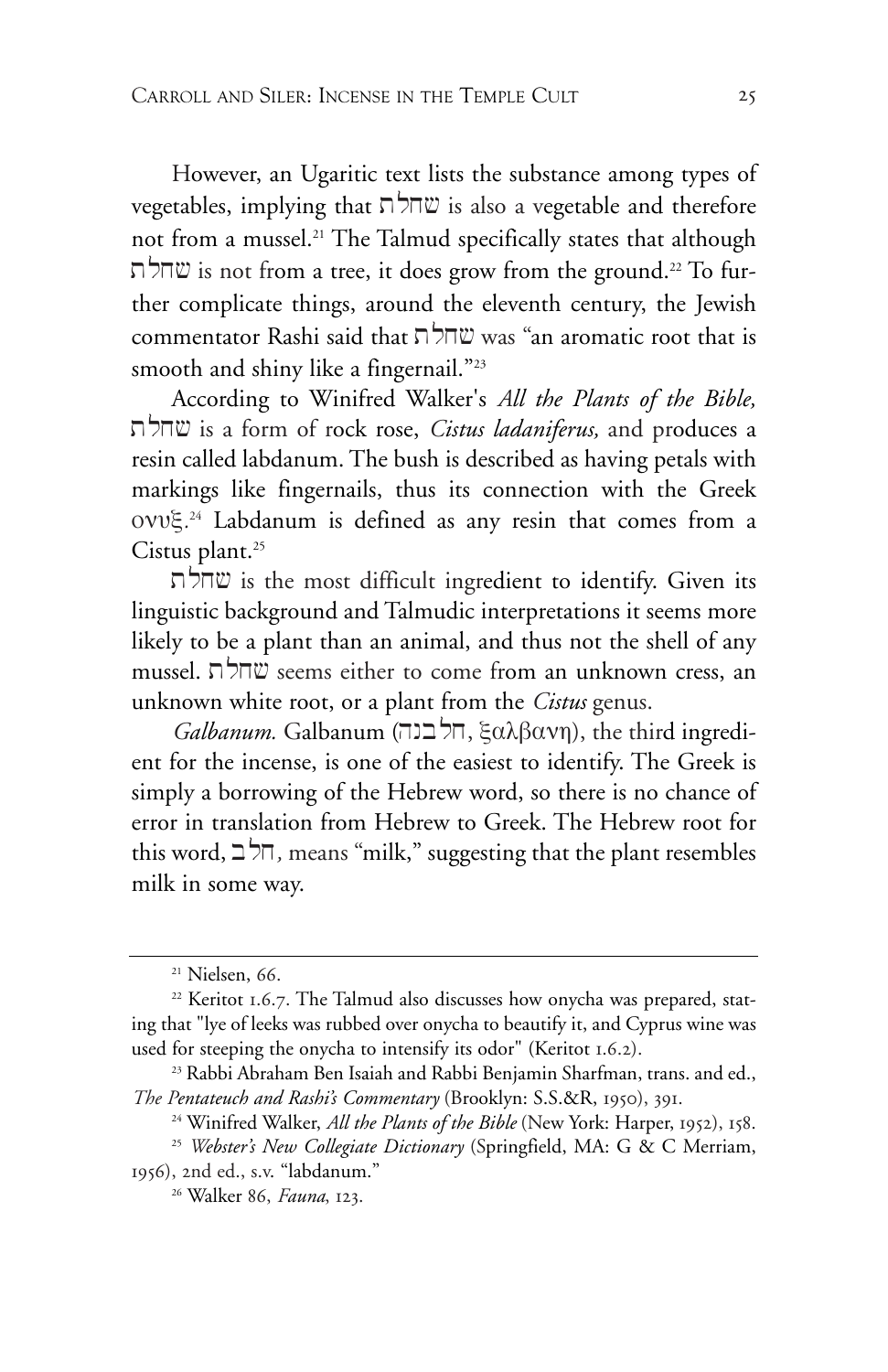Galbanum, the sources agree, comes from the *Ferula galbaniflua* plant, which is a member of the carrot family.<sup>26</sup> Galbanum grows in the Mesopotamian area, and thus had to be imported in biblical times.<sup>27</sup> The gum was collected by slitting the stem a few inches above the ground and letting the milky substance flow out and harden.<sup>28</sup>

The Talmud describes galbanum as smelling bad.29 The rabbi speaking notes that "without being told that item, I never would have been likely to include it." Galbanum is also described as "stinking," and symbolizes, according to Rabbi Hana bar Bizna, sinners that participate in ordinances with Israel.<sup>30</sup> However, some modern Bible commentators claim galbanum has a pleasant smell.<sup>31</sup> Philo praises galbanum, comparing it to air and calling it sweet smelling.<sup>32</sup> In some personal correspondences with those who have smelled the sap from the *Ferula galbaniflu* we have been told that it smells strange in its natural state, but smelled good when burned. This may explain the contradictions in the descriptions of the galbanum's smell, and provides further evidence for the identification of galbanum with the *Ferula galbaniflua* plant.

*Frankincense*. Frankincense ( $\Box$ לבנה), λιβανωτο) is the most common incense mentioned in the Bible. The word that is usually translated as "frankincense," is translated as simply "incense" in the books of Isaiah and Jeremiah. The root  $\exists$  means "white," indicating the color of the substance or perhaps the white smoke that it produces. The substance comes from a type of tree in the *Boswella* genus that grows in southern Arabia.33 That frankincense

<sup>27</sup> Walker, 86.

<sup>28</sup> Ibid.

<sup>29</sup> Keritot 1.6.7.

<sup>30</sup> Ibid, 1.6.9.

<sup>31</sup> *Fauna,* 123; Walker, 86.

<sup>32</sup> Philo, "Who is the Heir of Divine Things," 41.197 in *The Works of Philo*, trans. and ed. C. D. Yonge (Peabody, MA: Hendrickson, 1993), 292.

<sup>33</sup> W. W. Müller, "Frankincense," in *The Anchor Bible Dictionary* (New York: Doubleday, 1992), vol II, 854.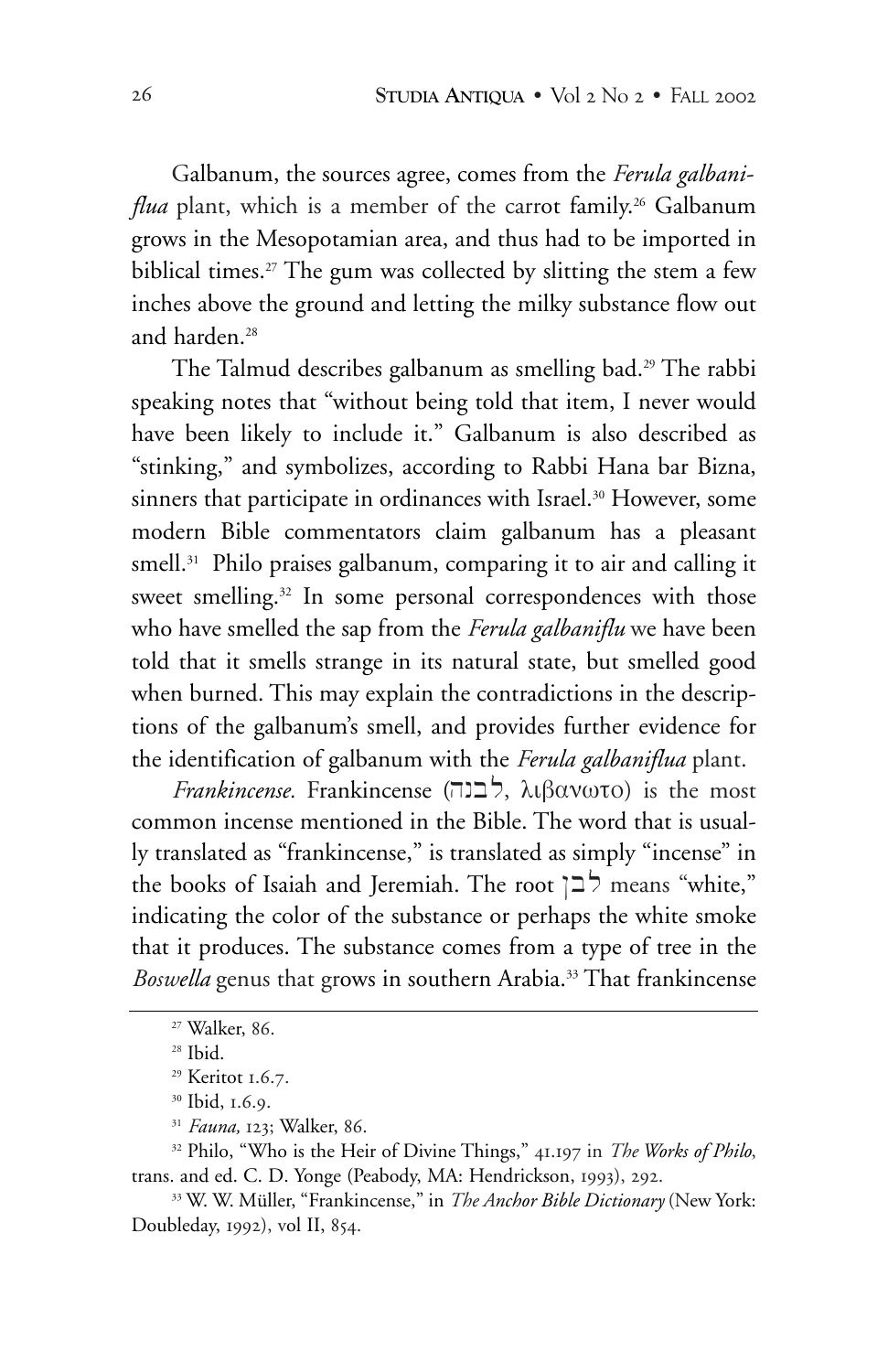comes from Arabia is attested in the Bible: Isaiah 60:6 and Jeremiah 6:20 both describe frankincense coming from Sheba on camels.

Unlike the other ingredients of the holy incense, frankincense was also used in other parts of the temple. The flour offerings and meat offerings were both required to have frankincense mixed in (Lev. 2:1,15; 6:15). Frankincense was also required to be on the shewbread in the Holy Place (Lev. 24:7). It was specifically forbidden to add frankincense to a sin offering( Lev. 5:11), or to an offering to recognize adultery (Num. 5:15), perhaps indicating its holy nature. Levites were specially assigned to watch over it (I Chron. 9:29). Also unlike the other spices, frankincense was specifically mentioned as a fragrance for the Israelites' secular use (Song of Sol. 3:6) in addition to its use in the temple. It was very valuable even into New Testament times, and was one of the three kingly gifts given to Jesus at his birth (Matt. 2:11). The Talmud tells us that each year the frankincense surplus from the previous year was used to pay temple craftsmen.<sup>34</sup>

*Rabbinical Traditions about Incense.* In Talmudic times the list of ingredients grew from four to eleven.<sup>35</sup> The rabbis claimed that all eleven spices were mentioned to Moses on Sinai. They most likely arrived at this number by homiletical exegesis. They said that the first mention of the word "spices" actually refers to two unnamed spices, because the word is plural. The next three spices are given by name, which makes a total of five ingredients. Then the next use of the term "spices" somehow meant that the number of spices should be doubled, making ten. Then the final ingredient, frankincense, was added, making a total of eleven ingredients. To reach eleven spices, the rabbis added myrrh, cassia, spikenard, saffron, costus, aromatic rind, and cinnamon to the original four ingredients. They also added a few minor ingredients that steep the mixture and make the smoke rise higher.<sup>36</sup>

<sup>34</sup> Keritot 1.6.2.

 $35$  Ibid.

<sup>36</sup> Ibid. 1.6.7; see also *Encyclopedia Judaica* (New York: Macmillan, 1971–72), s.v. "Incense and Perfumes."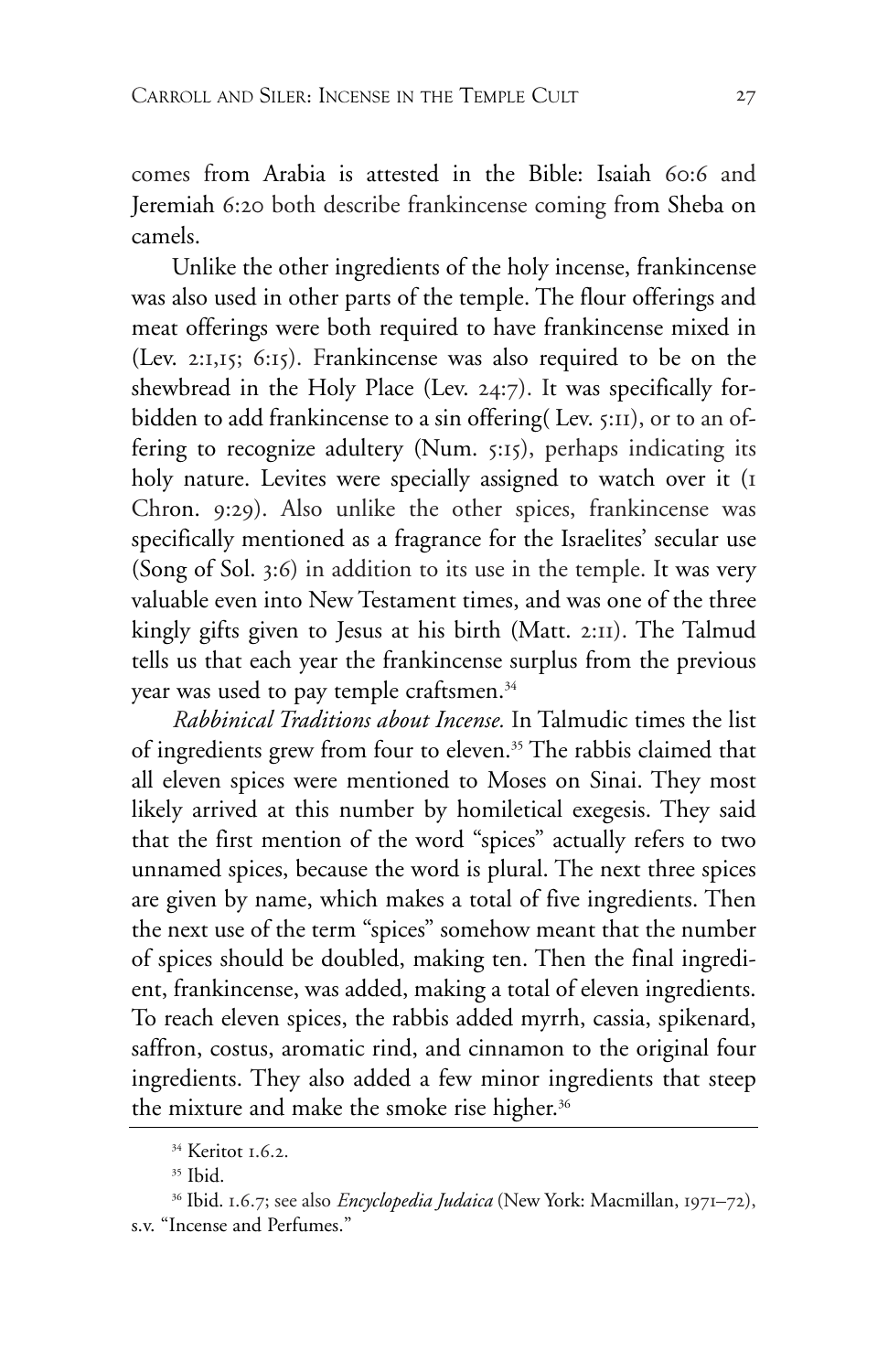As is typical of the writers of the Talmud, there is quite a bit of commentary over very minute details in the Exodus verses. In discussing the required weight for each ingredient, the Talmud notes that the ingredients mentioned in the actual scripture share the greatest weight in the incense, and the other ingredients were all in lesser quantities.<sup>37</sup> This is perhaps reflective of their later addition. Earlier, Rabbi Judah infers that accidentally adding too much of a spice is acceptable, because "the Holy One . . . takes note of the overweight."38

As noted earlier, the verses in Exodus dealing with the temple incense mention that those who "make like unto that, to smell thereto, shall even be cut off from his people" (Ex. 30:38). The Talmud expands upon this statement, noting that a person who made the incense in order to learn how to make it was not under condemnation, but those who make it simply for the pleasure of smelling it were those who were cut off.<sup>39</sup> They added that the act of smelling something holy was not sacrilege, but burning the leftover incense for secular purposes after the sacrifice was performed was forbidden.<sup>40</sup> Burning the incense before the sacrifice was offered was allowed, presumably to allow the mixture to be tested.

However, the desire to keep people from profaning the holy incense could be taken to extremes, even for the rabbis. The Levitical family of Abtinas was in charge of making the incense for the temple, and they refused to release their recipe to anyone, lest someone use it to perfume profane things instead of holy things.<sup>41</sup> They were not remembered fondly, despite mild praise for their good intentions. The only time the writers of the Talmudic account had positive things to say about this family was when an old

<sup>37</sup> Ibid, 1.6.2.

<sup>38</sup> Ibid, 1.5.3.

<sup>39</sup> Ibid, 1.6.1.

 $40$  Ibid.

<sup>41</sup> Yoma, trans. Jacob Neusner (Atlanta: Scholars Press, 1994), 3:11.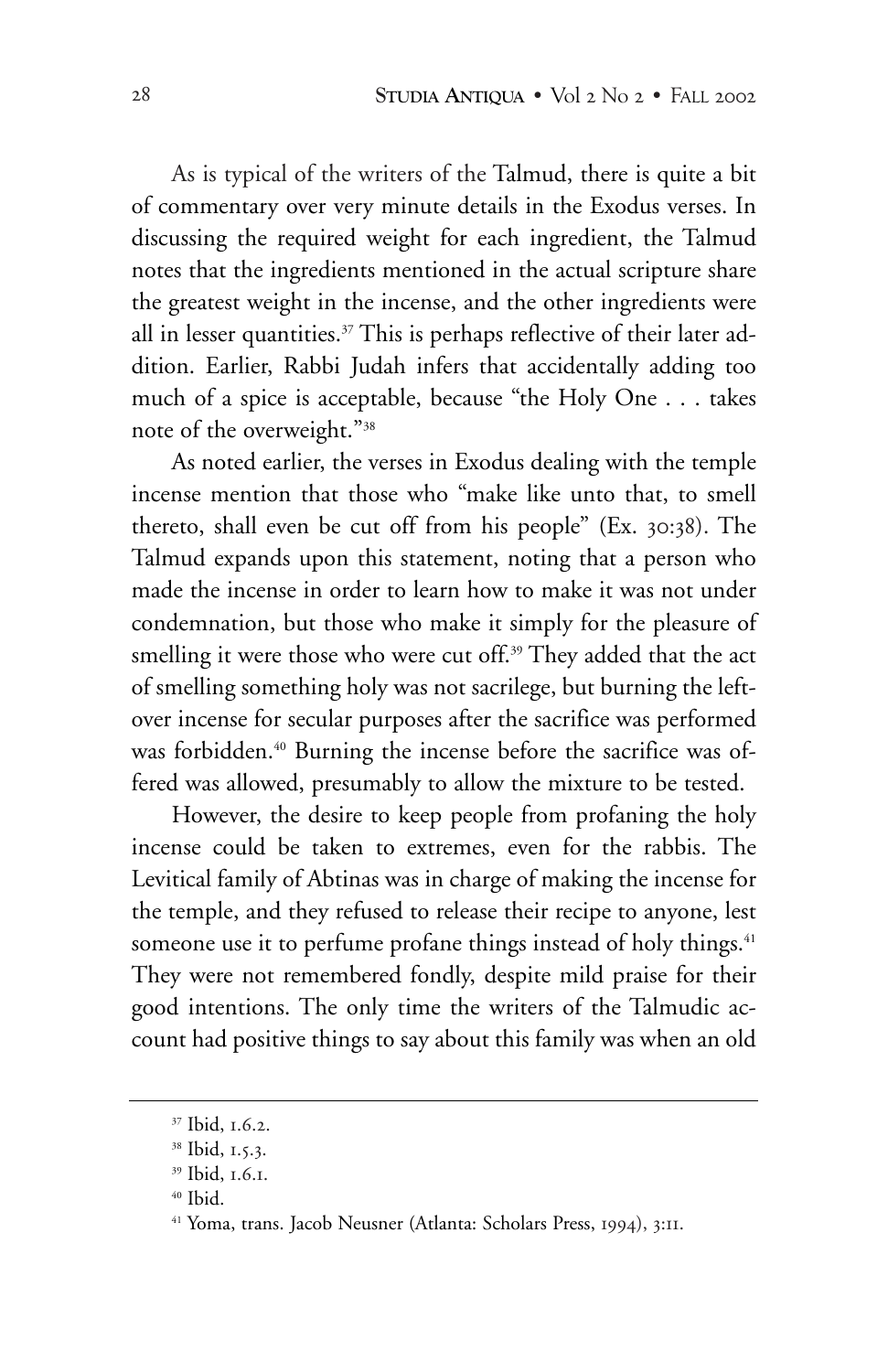man surreptitiously gave a copy of the recipe to Rabbi Yohanan ben Nuri.42

## **The Burning of Incense in Ancient Israel**

Once the priests prepared the incense, it was brought to the temple or tabernacle. The incense was burned upon a special altar made from shittim wood, and overlaid with gold. This altar had four horns upon its corners, similar to the Canaanite altars found in Palestine. The altar of incense was placed within the Holy Place, directly before the veil of the temple. Coals were brought from the altar of sacrifice and placed upon the altar of incense with either tongs, a shovel, or a golden censer.<sup>43</sup> The incense was sprinkled over these coals by the high priest twice daily (Ex. 30:7–8), once in the morning and once in the evening when the lamps were also cared for. By second temple times the privilege of lighting the lamps and burning incense upon the altar was extended to the other priests.

On the Day of Atonement the high priest made a special offering of incense. Upon this day he entered the Holy Place, and placed blood from the sacrifice upon the four horns of the altar of incense. Then he entered the Holy of Holies, where he burned incense in a special censer. The exact shape and composition of this censer is unknown. It may have been similar to the spherical hanging censers that became common in Christianity, or it may have been shaped like the cupped hand common among the Egyptians.<sup>44</sup> The burning incense created a cloud of smoke before the ark, similar to the cloudy pillar from which Jehovah

 $42$  Ibid.

<sup>43</sup> See Isaiah 6.

<sup>&</sup>lt;sup>44</sup> Nielsen, 39. We do know that censers of this shape were used by Israelites. It is unclear whether they were part of their traditional religion, or in some form of syncretic worship.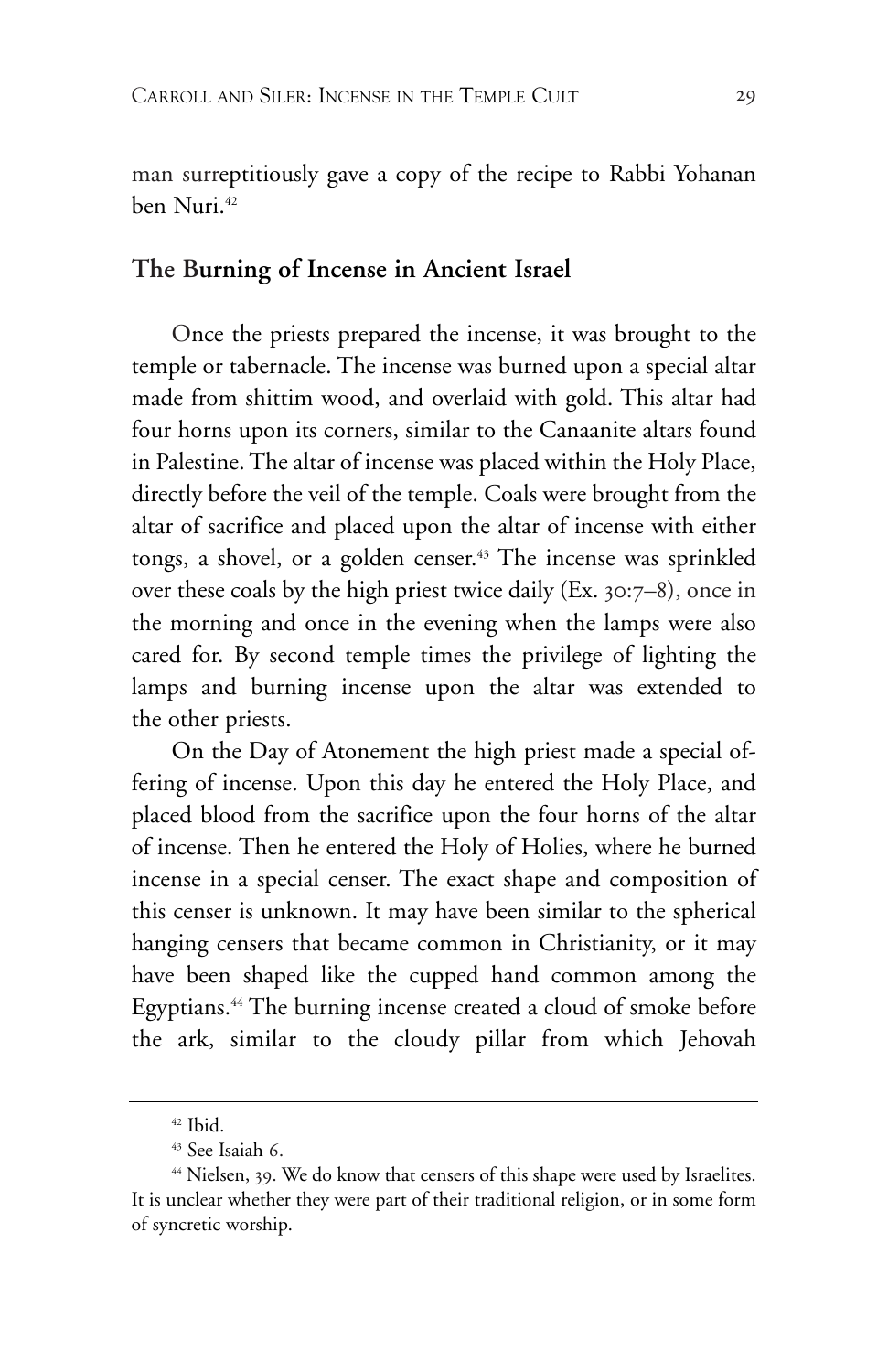

Incense was often burned in special holders made in the form of a cupped hand, the "golden spoons" of Exodus 25:29. From the Egyptian version (A) at Beni Hasan, c. 1100 b.c., to an actual steatite example (B) found at Meggido, the "filled hand" (the Hebrew letter *kaph* means "palm") is the widespread sign of offering sacrifice.

communed with the children of Israel during the Exodus.<sup>45</sup> It was from behind this cloud that Jehovah could commune with the priest (Lev. 16:2, 12–14). This idea is similar to the Egyptian idea that incense formed a connection between earth and heaven.

## **The Symbols of Incense**

Latter-day Saint scripture encourages readers to liken the scriptures to themselves (1 Ne. 19:23). By taking this perspective, one can begin to discuss what a scripture or a particular symbol means to the individual. This tends to leave the world of scholarship behind. Discussing a personal interpretation or a personal experience is not especially scholastic; yet, it is in the personal that the power of the religious is found. Each individual that

<sup>45</sup> It is also similar to the cloud veil described in Ether 3.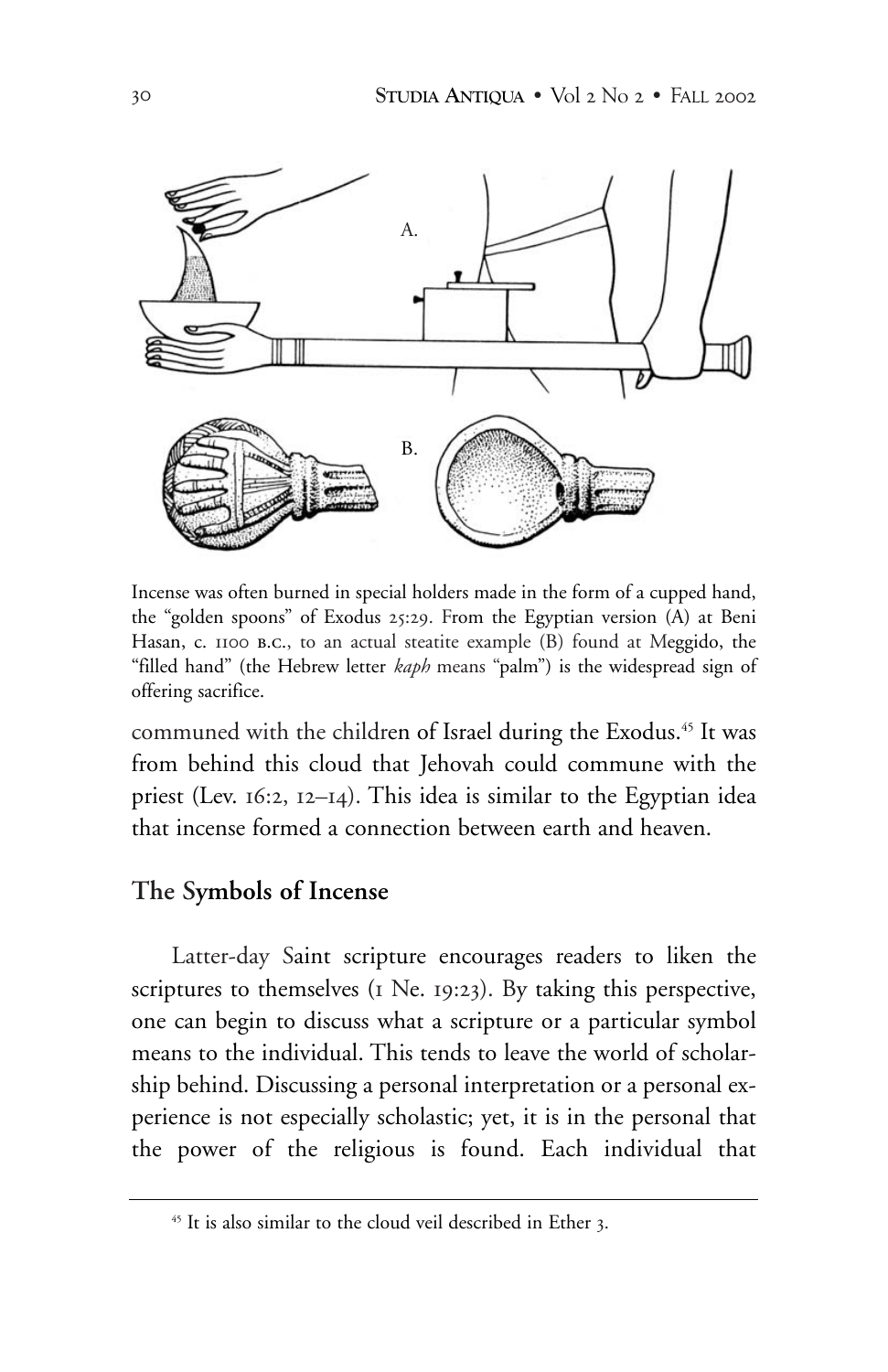approached an incense altar, whether in a temple, in a grove, or on a mountaintop, saw in this act of worship a symbol of some religious idea.

According to the Psalmist, the rising smoke of incense is a representation of prayer: "Let my prayer be set forth before thee as incense; and the lifting up of my hands as the evening sacrifice" (Ps. 141:2). This idea of incense as a symbol of prayer had been clearly reinforced by the time of the rise of Christianity.<sup>46</sup> Yet it is unclear how each element of the very ritualized instructions for the burning of incense represented prayer. Because there is so little information on this subject we are left to our own impressions. As in many symbolic matters, there may be no right or wrong interpretation, as the symbols were intended to be flexible in order to remind a sincere seeker of what they most needed at the moment. What follows then is one possible LDS interpretation of the symbols of the Israelite temple cult.

The incense altar was placed before the veil of the tabernacle or temple. Perhaps this is because God can only be approached through prayer, and it is sacred and sincere prayer that has the power to pierce the veil and bring us into the very presence of God.<sup>47</sup> The coals upon which the incense was burned were brought from the altar of sacrifice.<sup>48</sup> This may be because prayers and sacrifice are related. Today, prayers are offered in the name of Jesus Christ, who died for our sins so that we could be purged from our sins, making us clean that we may stand in the presence of the Lord. On the Day of Atonement, the blood of the sacrifice was placed upon the four horns of the altar. Horns usually

<sup>46</sup> See Luke 1:8–10, 13; Revelation 5:8; 8:3–4

<sup>47</sup> Joseph Smith-History 1:13–16; Ether 3.

<sup>48</sup> William Brown, *The Tabernacle and its Priests and Services, Described and Considered in Relation to Christ and the Church* (Edinburgh: Oliphant, Anderson & Ferrier, 1899; reprint, Peabody, MA: Hendrickson, 1996), 130; Alfred Edersheim, T*he Temple: Its Ministry and Services, Updated Edition* (Peabody, MA: Hendrickson, 1994), 127; also Isaiah 6:6; LDS Bible Dictionary, s. v. "Incense."